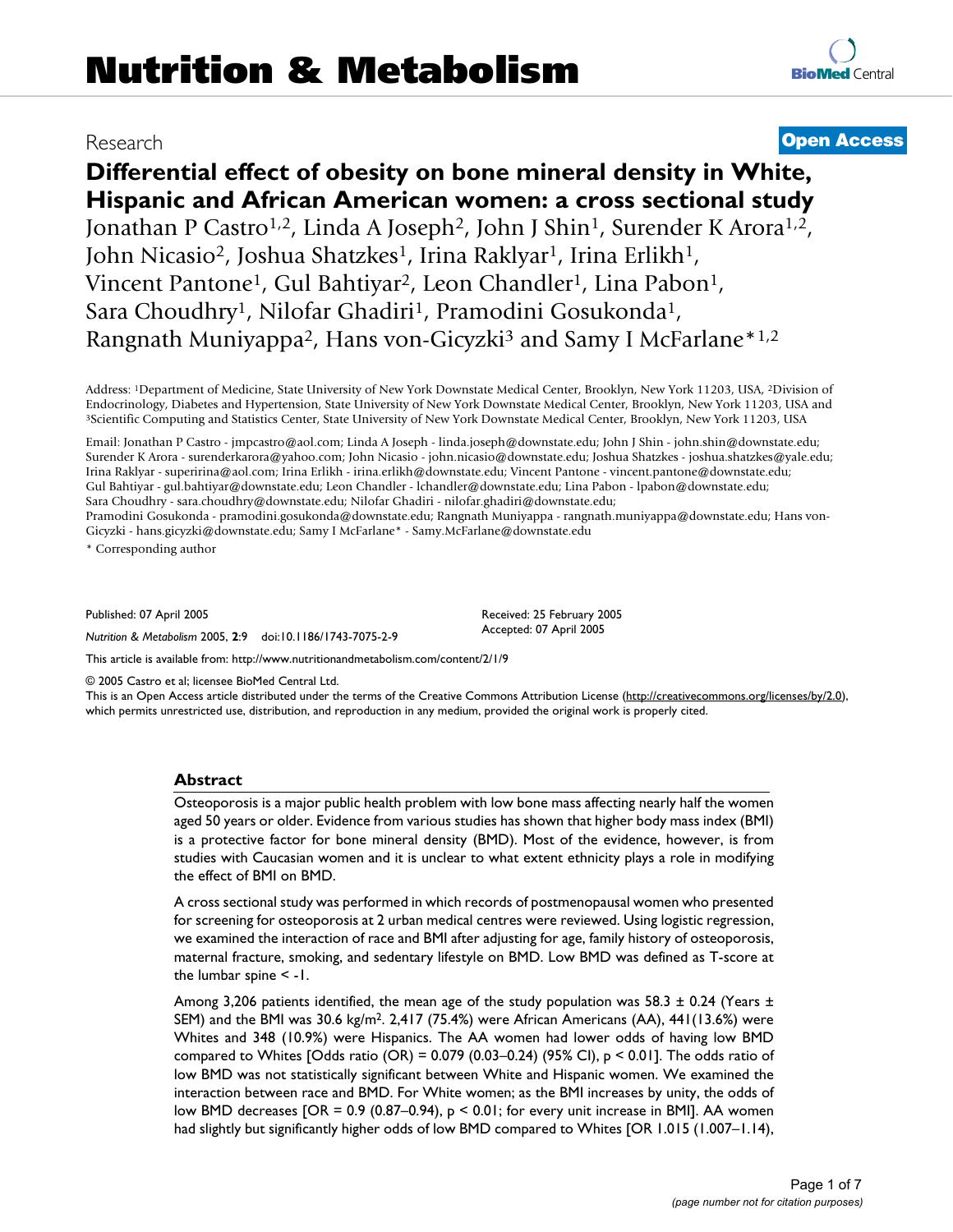p <0.01 for every unit increase in BMI]. This effect was not observed when Hispanic women were compared to Whites.

There is thus a race-dependent effect of BMI on BMD. With each unit increase in BMI, BMD increases for White women, while a slight but significant decrease in BMD occurs in African American women.

### **Background**

Osteoporosis is a chronic bone disease characterized by low bone mass and microarchitectural disruption, leading to bone fragility and an increased susceptibility to fractures [1,2]. As a result of increased life expectancy in the population as well as greater public awareness, osteoporosis has evolved from an often overlooked disease entity into a recognized health problem approaching epidemic proportions. In the United States, the disease affects 7.8 million women aged 50 or older accounting for over 1.5 million fractures per year with annual health care expenditures exceeding \$13 billion dollars. The National Osteoporosis Foundation reports that close to 22 million women aged 50 or older have low bone mass with projections thru year 2010 and 2020 reaching almost 26 million and over 30 million respectively [3-5]. Third National Health and Nutrition Examination Survey (NHANES III) reported 50%-68% estimated national prevalence of low BMD observed among women aged 50 years or older [6]. The National Osteoporosis Risk Assessment (NORA) study, the largest study of postmenopausal osteoporosis conducted in the United States, with more than 200,000 women aged 50 or older, demonstrated low BMD in almost half of the study population [7]. These numbers, by any standard, portend substantial societal and economic burdens that underscore the importance of disease prevention.

Preventing osteoporosis, a multifactorial disease, resides not only in recognizing its risk factors, but also in identifying potentially modifiable determinants of bone mineral density (BMD), the surrogate measure for osteoporosis [8]. As a result of mounting evidence suggesting beneficial effects on bone, increased body weight has emerged in recent years as a potential modifier of osteoporosis risk [7,9-13]. Likewise, body mass index (BMI), a height-adjusted derivative of body weight, has been accorded the same attention [14-16]. Evidence from the NORA study also demonstrated decreased odds of osteoporosis with increasing BMI and reported BMI as a BMDprotective factor [7]. Among postmenopausal women of Caucasian descent, sufficient evidence has been garnered to suggest that moderate obesity is a protective factor in osteoporosis [7]. In this high risk group, BMI has been shown to positively correlate with BMD [7,17,18]. As BMI increases, BMD increases while the rate of bone loss decreases [19]. The exact physiologic mechanisms that underlie these beneficial effects are unknown but mechanical loading on weight-bearing bones and estrogen synthesis in adipose tissue have been suggested as possible mechanisms [18,20]. Furthermore, studies evaluating the effect of low BMI on BMD have shown unfavourable results. In the *EPIC study*, early postmenopausal women in the lowest tertiles of BMI were shown to have baseline BMD's that were nearly 12 percent lower and experienced over 2-fold increase in bone loss at two years when compared to the highest tertiles of percentage of body fat or BMI [21]. This indicates that a low BMI is an important risk factor for osteoporosis by predisposing to lower peak bone mass and accelerated bone loss. These studies, however, were mainly done on Caucasian women. It is unclear as to what extent; ethnicity plays a role in modifying the effect of BMI on BMD. National and regional surveys in United States demonstrate significant ethnic differences with higher incidence of hip fracture in Caucasian women compared with African American and Mexican American women [22,23]. Similarly, evidence from the NORA study shows increased odds of osteoporosis for Asian and Hispanic women compared to White women as well as decreased odds for African American women. Although prevalence of osteoporosis was higher among Asian and Hispanic women than among Whites, the likelihood of fracture was no different for Hispanics and was in fact lower in Asians [7]. Since, race is an important determinant of body structure and by extension, of body weight and BMI; it seems logical to assume that racial differences in anthropometric constitution may partially explain differences in osteoporosis risk.

To further clarify the beneficial effects of an increasing BMI on BMD, we evaluated the race-dependent effect of BMI on BMD by comparing postmenopausal women from three different racial backgrounds: African American, Hispanic and Caucasian. We hypothesized that, given their inherent advantage of having denser bones compared to Caucasian women, African American or Hispanic women, should have further reduction in osteoporosis risk in the presence of an increasing BMI [24-26].

#### **Methods**

From December 2002 to December 2003, data for this cross-sectional study were obtained by reviewing the clinic records of 3,206 women, aged 50 years or older, screened for osteoporosis at 2 urban centres located in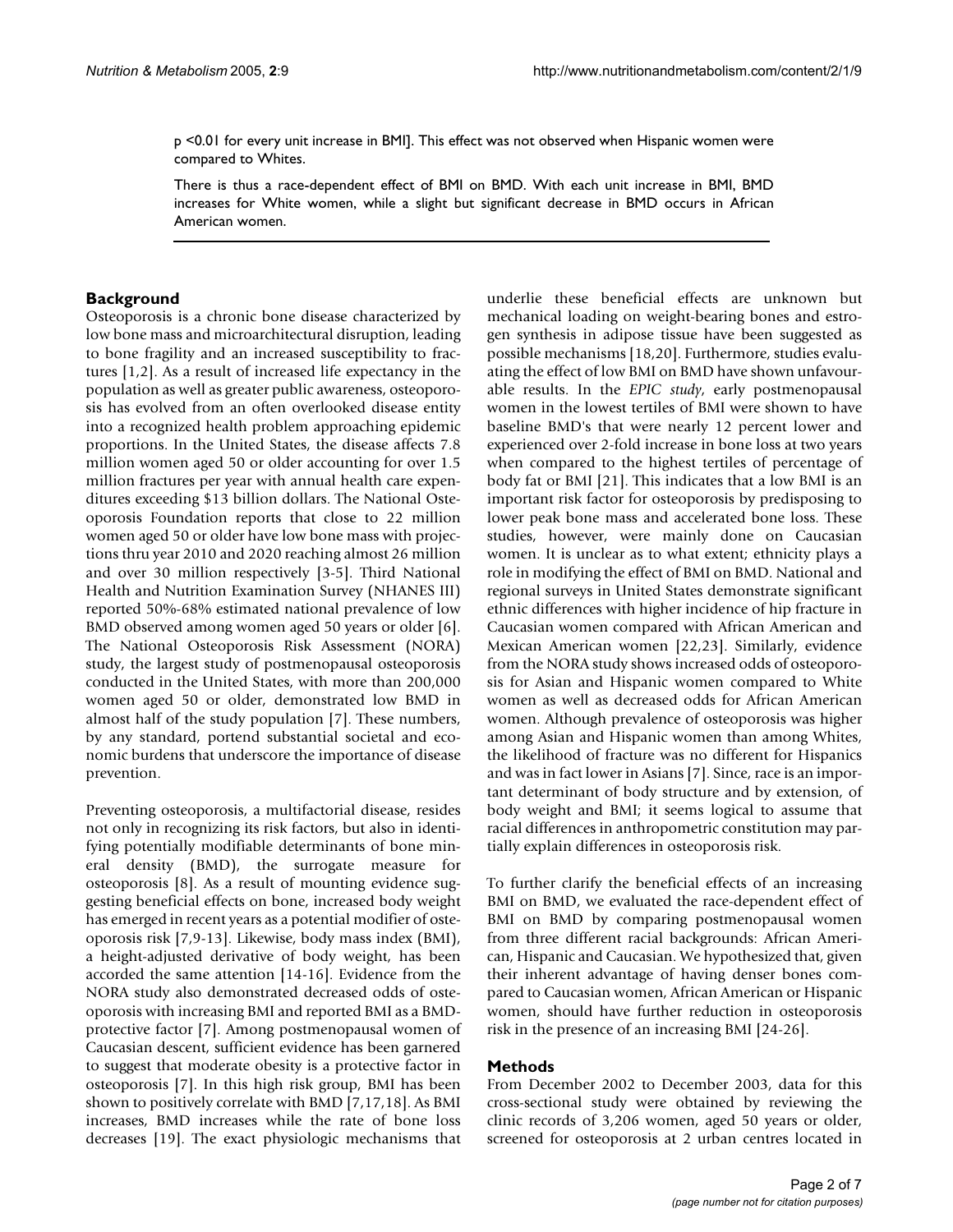|                             | Whites           | <b>African Americans</b> | <b>Hispanics</b> | Total            | р*        |
|-----------------------------|------------------|--------------------------|------------------|------------------|-----------|
| N                           | 441 (13.6%)      | 2,417 (75.4%)            | 348 (10.9%)      | 3.206            |           |
| Age (years)                 | $60.4 \pm 0.62$  | $58.5 \pm 0.28$          | $56.7 \pm 0.67$  | $58.6 \pm 0.24$  | < 0.01    |
| BMI ( $kg/m2$ )             | $27.9 \pm 0.30$  | $31.3 \pm 1.16$          | $30.2 \pm 0.41$  | $30.7 \pm 0.87$  | NS.       |
| T-score                     |                  |                          |                  |                  |           |
| Hip                         | $-1.4 \pm 0.06$  | $-0.8 \pm 0.04$          | $-0.9 \pm 0.06$  | $-0.9 \pm 0.03$  | < 0.01    |
| Lumbar spine                | $-1.3 \pm 0.02$  | $-1.4 \pm 0.01$          | $-1.5 \pm 0.07$  | $-1.4 \pm 0.07$  | <b>NS</b> |
| $BMD$ (gm/cm <sup>2</sup> ) |                  |                          |                  |                  |           |
| Hip                         | $0.777 \pm 0.07$ | $0.923 \pm 0.01$         | $0.845 \pm 0.01$ | $0.899 \pm 0.04$ | < 0.01    |
| Lumbar spine                | $0.905 \pm 0.01$ | $0.988 \pm 0.01$         | $0.880 \pm 0.01$ | $0.965 \pm 0.03$ | < 0.01    |

|  |  |  | Table 1: Demographic characteristics, T-scores, and BMD by race |  |  |  |  |  |
|--|--|--|-----------------------------------------------------------------|--|--|--|--|--|
|--|--|--|-----------------------------------------------------------------|--|--|--|--|--|

Brooklyn, New York. A standardized data entry sheet was utilized to collect data on patient demographics, and risk factors for osteoporosis. At both sites, bone mineral densities were measured by dual x-ray absorptiometry (DXA) using Hologic® QDR4200. T-scores of non-Caucasian patients were reported by comparing BMD against raceappropriate normative data-bases to adjust for the effect of racial differences. T-scores, as defined by the World Health Organization, is the number of standard deviations above or below the mean BMD value in young adults of the same sex and race [27].

Low BMD was defined as T-score at the lumbar spine <-1. Data was analyzed using SPSS® version 11.5. In comparing two groups for continuous variables, analysis of variance with adjustment for multiple measures employing Benferoni's technique was used with results presented as the mean  $\pm$  SEM. After adjusting for age, family history of osteoporosis, maternal fracture, smoking, steroid use and sedentary lifestyle, the effect of race on interaction of BMI and BMD was assessed by logistic regression method.

### **Results**

A total of 3,206 women were screened for postmenopausal osteoporosis with their clinic records subsequently reviewed (Table 1). 2,417 (75.4%) were African Americans (AA), 441(13.6%) were Whites, and 348 (10.9%) were Hispanics, reflecting the predominance of AA as the main ethnic group in the community examined. Mean age ( $\pm$  SEM) for the entire cohort was 58.3  $\pm$  0.24. White women were significantly older with a mean age  $(\pm$  SEM) of 60.4  $\pm$  0.62 years while Hispanic women were the youngest at age 56.7  $\pm$  0.67 (p < 0.01). The mean BMI ( $\pm$ SEM) was  $30.7 \pm 0.87$  kg/m<sup>2</sup>; indicating that overall, the group examined was mildly obese. There was no significant difference in BMI among the three groups ( $p = 0.38$ ). AA women had significantly higher T-scores and BMD (p < 0.01) at both the lumbar spine and hip when compared to the other groups. After adjusting for age, family history of osteoporosis, maternal fracture, smoking, and sedentary lifestyle, AA women had significantly lower odds of having low BMD compared to Whites [Odds ratio (**OR**) = 0.079 (0.03–0.24) (95% CI), p < 0.01]. The odds ratio of low BMD was not significant between White and Hispanic women (Figure [1\)](#page-3-0). On examining the race-dependent effect of an increasing BMI on BMD, for every unit increase in BMI, White women had lower odds of having low BMD [**OR** = 0.9 (0.87–0.94), p < 0.01] while AA women had higher odds of having low BMD [**OR** = 1.015  $(1.007-1.14)$ ,  $p < 0.01$ ] when compared to Whites (Figure [2](#page-4-0)). This effect was not observed when Hispanic women were compared to Whites.

Using general linear model (GLM), we also assessed BMI, Race and BMI × Race as factors for BMD. Significant main effect was found for BMI ( $p < 0.01$ ), Race ( $p < 0.01$ ) and BMI  $\times$  Race ( $p < 0.01$ ), indicating that the relationship between BMI and BMD was different between the races.

To further examine the linear relationship between BMI and BMD for each race (figure [3](#page-5-0)), regression parameters were estimated for each race with specific contrasts between each pair. Significant differences were found between Whites and AA women, Hispanic and AA women, but not between Whites and Hispanics ( $p = 0.8$ ), (Figure [3\)](#page-5-0).

### **Discussion**

Our study is the first to investigate the effect of race on the interaction of BMI and BMD. The AA women in our study had significantly lower odds of having low BMD, a finding consistent with the results of NORA study [7] and with previous reports that AA women begin menopause with higher BMD and have lower rates of bone loss after menopause [25,26]. On the other hand, Hispanic women were shown to have the same risk of having low BMD as the White women in the study. Although our findings are at variance with the results from NORA study which showed increased odds for osteoporosis for Hispanic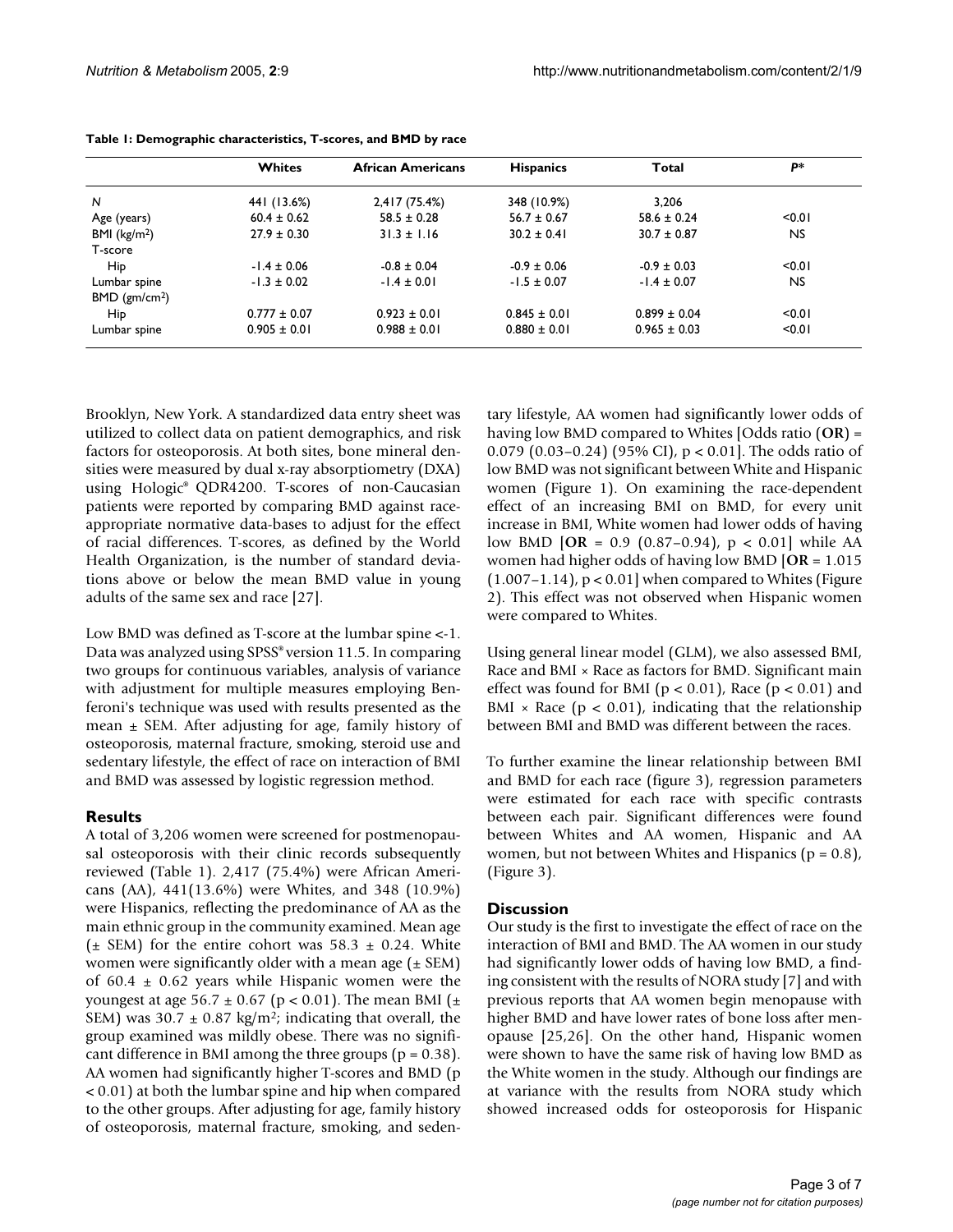<span id="page-3-0"></span>

**\*T-score of <-1 at the lumbar spine**

# **Abbreviations: BMD** = bone mineral density;  $OR = odds ratio, CI =$ confidence interval, **AA**= African American

### **Figure 1** Odds ratio of Low BMD in African American, Hispanic and White Women

women compared with White women, they more closely reflect the observations of similar fracture risk in Hispanic and White women in NORA study [7].

As anticipated, our study demonstrated that in white women, an increasing BMI was associated with slightly lower odds of having a low BMD. This BMD protective effect of increasing BMI and obesity is similar to the findings of other studies including the NORA study [7]. However, when race was introduced as an independent variable to examine its effect on BMD, we were surprised to find that among the AA women, an increase in BMI was associated with a slight albeit significant increase in the odds of having a low BMD. This effect was not observed when Hispanic women were compared to whites. This finding was both unexpected and counterintuitive as an increasing BMI has generally been thought to result in

higher BMD. In the NORA study which included more than 18000 minority women, no such correlation between the BMI and BMD was observed in the African American population [7]. However, NORA study also had a predominant Caucasian population (89.7%) and African American women accounted for only 3.9% of study cohort, unlike our study which had predominant African American population.

It is unclear why the protective effect of an increasing BMI is lost in AA women as the present study has not been designed to answer this question. However, the results of our study highlight the need for further studies in this area to confirm our findings and to determine the possible mechanisms that underlie such race-dependent effect of BMI on BMD. Furthermore, previously established risk factors for postmenopausal osteoporosis should be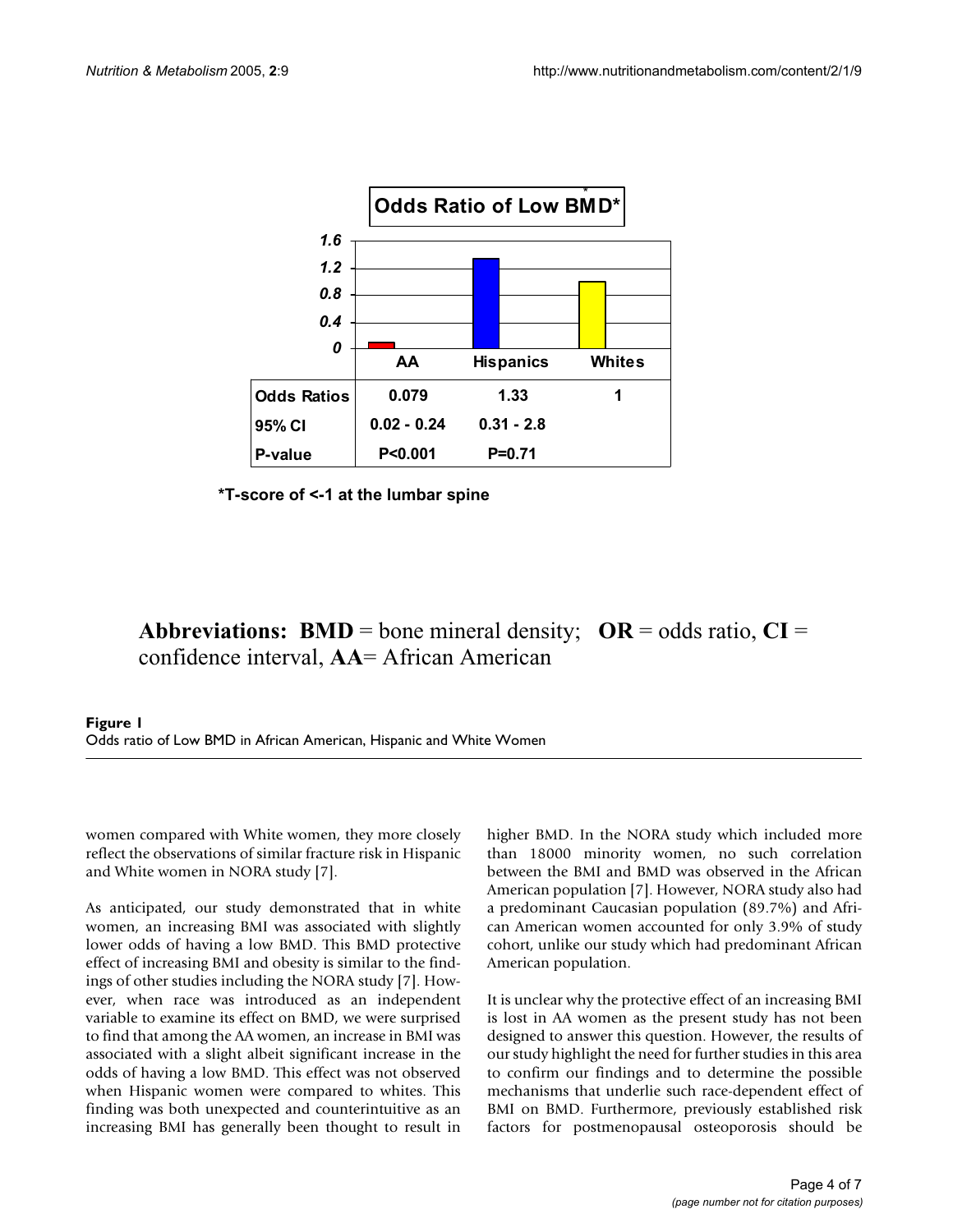<span id="page-4-0"></span>

# **\*For every unit increase in BMI**

# **Abbreviations: BMD** = bone mineral density;  $OR = odds ratio$ , **CI** = confidence interval, **AA**= African American

### **Figure 2** Effect of Race on the Interaction between BMI and BMD

applied with caution to non-white populations as these risk factors were ascertained from studies in which women from minority groups have been underrepresented. As such, studies to establish risk factors for different ethnic groups should be undertaken to attain a more representative estimation of osteoporosis risk that hopefully will lead to an individualized treatment based on ethnic differences.

## **Conclusion**

Interaction of the BMI and BMD is complex and race is an important modifier of this interaction. Though AA women are less likely to have low BMD than White women, the increase in BMD with BMI seen in Caucasians was not seen in the African Americans. More studies are needed to ascertain why the protective effect of an increasing BMI is lost in AA women and to determine the possible mechanisms that underlie such race-dependent effect of BMI on BMD. Furthermore, previously established risk factors for postmenopausal osteoporosis should be applied to non-white populations with caution as these risk factors were ascertained from studies in which women from minority groups have been underrepresented.

### **Abbreviations**

**BMI** = body mass index; **BMD** = bone mineral density; **DXA** = dual x-ray absorptiometry, **OR** = odds ratio, **CI** = confidence interval, **AA** = African American

## **Competing interests**

The author(s) declare that they have no competing interests.

## **Authors' contributions**

**JPC**, **SA** and **JN** participated in literature search and manuscript preparation, **LJ**, **JS** and **GB** carried out literature search and data collection, **JS, IR, VP, LC, LP, SC, NG, PG** and **RM** participated in the data collection and management. **HG** performed statistical analysis and participated in data presentation, **SIM** conceived of the study, partici-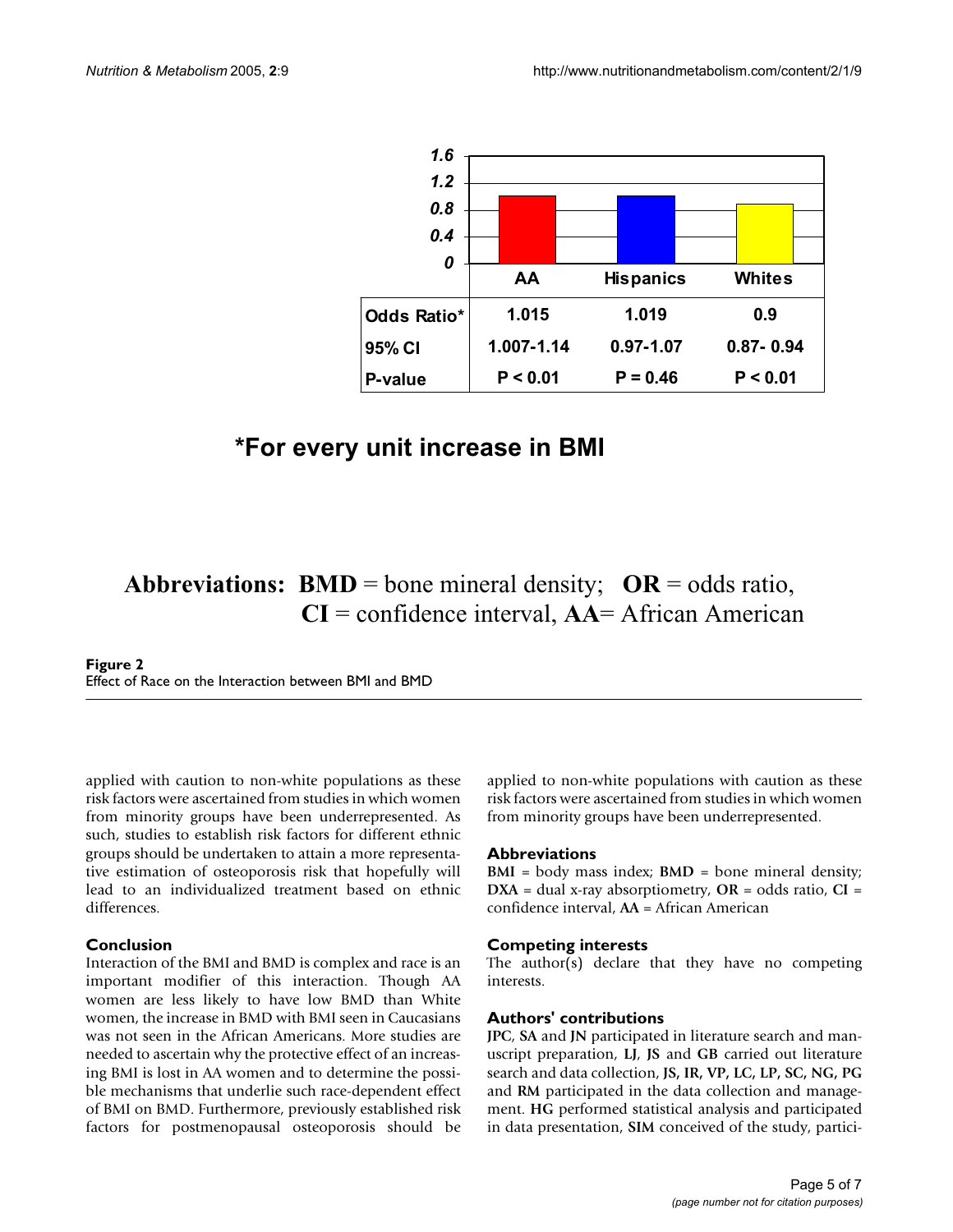<span id="page-5-0"></span>

### **Figure 3**

Effect of Race and Obesity on BMD. Bone mineral density (BMD) as it relates to body mass index (BMI). Note the different slopes for each ethnic group. Slopes were significantly different for African American (AA) women and White women p = 0.001. There was no significant difference between Hispanic and White women  $p = 0.8$ .

pated in its design, coordination and statistical analysis, helped to draft the manuscript and in final presentation. All authors read and approved the final manuscript.

### **Acknowledgements**

This study was supported by a grant from Procter and Gamble pharmaceuticals and by grants from the NIH, K12HD043428, BIRCWH to, JJS, JN and SIM and also by grant support for the Diabetes Reduction Assessment with Ramipril and Rosiglitazone Medications (DREAM) study from the Population Health Research Institute (PHRI) at McMaster University (Hamilton, Ontario, Canada) to JN and SIM. This work was presented in an abstract form and won the the Young Investigator Award (to Jonathan Castro) from International Society for Clinical Densitometry, January 2004, Miami Florida.

### **References**

1. **[Consensus development conference: diagnosis, prophylaxis,](http://www.ncbi.nlm.nih.gov/entrez/query.fcgi?cmd=Retrieve&db=PubMed&dopt=Abstract&list_uids=8506892) [and treatment of osteoporosis.](http://www.ncbi.nlm.nih.gov/entrez/query.fcgi?cmd=Retrieve&db=PubMed&dopt=Abstract&list_uids=8506892)** *Am J Med* 1993, **94:**646-650.

- 2. Fulton JP: **[New guidelines for the prevention and treatment of](http://www.ncbi.nlm.nih.gov/entrez/query.fcgi?cmd=Retrieve&db=PubMed&dopt=Abstract&list_uids=10193144) [osteoporosis. National Osteoporosis Foundation.](http://www.ncbi.nlm.nih.gov/entrez/query.fcgi?cmd=Retrieve&db=PubMed&dopt=Abstract&list_uids=10193144)** *Med Health R I* 1999, **82:**110-111.
- 3. Melton LJ, Thamer M, Ray NF, Chan JK, Chesnut CH, Einhorn TA, Johnston CC, Raisz LG, Silverman SL, Siris ES: **[Fractures attributa](http://www.ncbi.nlm.nih.gov/entrez/query.fcgi?cmd=Retrieve&db=PubMed&dopt=Abstract&list_uids=9240721)[ble to osteoporosis: report from the National Osteoporosis](http://www.ncbi.nlm.nih.gov/entrez/query.fcgi?cmd=Retrieve&db=PubMed&dopt=Abstract&list_uids=9240721) [Foundation.](http://www.ncbi.nlm.nih.gov/entrez/query.fcgi?cmd=Retrieve&db=PubMed&dopt=Abstract&list_uids=9240721)** *J Bone Miner Res* 1997, **12:**16-23.
- 4. Riggs BL, Melton LJ: **[The worldwide problem of osteoporosis:](http://www.ncbi.nlm.nih.gov/entrez/query.fcgi?cmd=Retrieve&db=PubMed&dopt=Abstract&list_uids=8573428) [insights afforded by epidemiology.](http://www.ncbi.nlm.nih.gov/entrez/query.fcgi?cmd=Retrieve&db=PubMed&dopt=Abstract&list_uids=8573428)** *Bone* 1995, **17:**505S-511S.
- 5. Ray NF, Chan JK, Thamer M, Melton LJ: **[Medical expenditures for](http://www.ncbi.nlm.nih.gov/entrez/query.fcgi?cmd=Retrieve&db=PubMed&dopt=Abstract&list_uids=9240722) the treatment of osteoporotic fractures in the United States [in 1995: report from the National Osteoporosis Foundation.](http://www.ncbi.nlm.nih.gov/entrez/query.fcgi?cmd=Retrieve&db=PubMed&dopt=Abstract&list_uids=9240722)** *J Bone Miner Res* 1997, **12:**24-35.
- 6. Looker AC, Wahner HW, Dunn WL, Calvo MS, Harris TB, Heyse SP, Johnston CCJ, Lindsay R: **[Updated data on proximal femur bone](http://www.ncbi.nlm.nih.gov/entrez/query.fcgi?cmd=Retrieve&db=PubMed&dopt=Abstract&list_uids=9850356) [mineral levels of US adults.](http://www.ncbi.nlm.nih.gov/entrez/query.fcgi?cmd=Retrieve&db=PubMed&dopt=Abstract&list_uids=9850356)** *Osteoporos Int* 1998, **8:**468-489.
- 7. Siris ES, Miller PD, Barrett-Connor E, Faulkner KG, Wehren LE, Abbott TA, Berger ML, Santora AC, Sherwood LM: **[Identification](http://www.ncbi.nlm.nih.gov/entrez/query.fcgi?cmd=Retrieve&db=PubMed&dopt=Abstract&list_uids=11735756) and fracture outcomes of undiagnosed low bone mineral [density in postmenopausal women: results from the](http://www.ncbi.nlm.nih.gov/entrez/query.fcgi?cmd=Retrieve&db=PubMed&dopt=Abstract&list_uids=11735756) [National Osteoporosis Risk Assessment.](http://www.ncbi.nlm.nih.gov/entrez/query.fcgi?cmd=Retrieve&db=PubMed&dopt=Abstract&list_uids=11735756)** *Jama* 2001, **286:**2815-2822.
- 8. Melton LJ: **[Epidemiology of osteoporosis: predicting who is at](http://www.ncbi.nlm.nih.gov/entrez/query.fcgi?cmd=Retrieve&db=PubMed&dopt=Abstract&list_uids=2197948) [risk.](http://www.ncbi.nlm.nih.gov/entrez/query.fcgi?cmd=Retrieve&db=PubMed&dopt=Abstract&list_uids=2197948)** *Ann N Y Acad Sci* 1990, **592:**295-306; discussion 334-45.